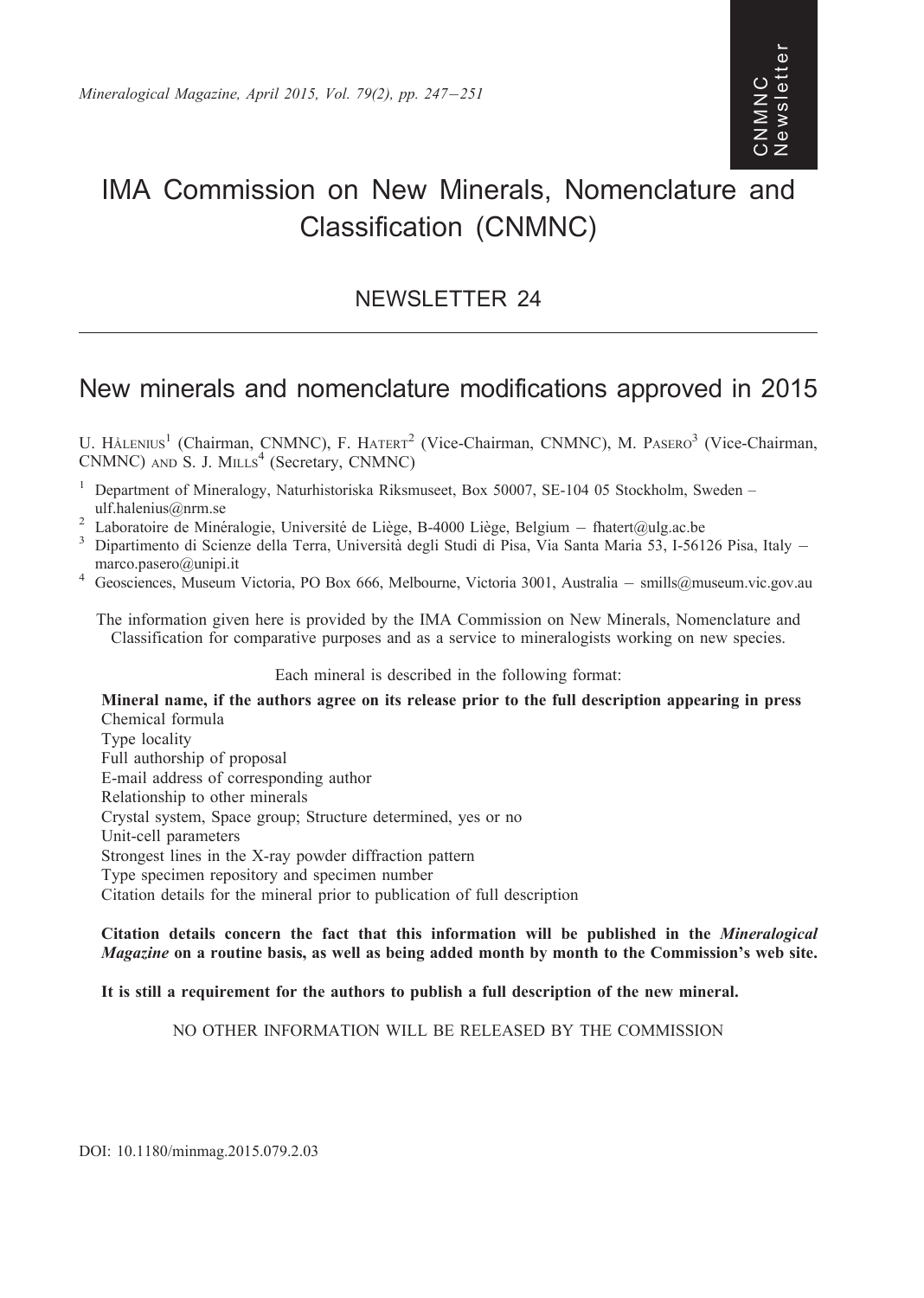

#### NEW MINERAL PROPOSALS APPROVED IN FEBRUARY 2015

IMA No. 2014-086 Nolzeite NaMn<sub>2</sub>[Si<sub>3</sub>BO<sub>9</sub>](OH)<sub>2</sub>·2H<sub>2</sub>O Poudrette quarry, Mont Saint-Hilaire, La-Vallée-du-Richelieu RCM, Montérégie, Que´bec, Canada (45º33'48.84''N, 73º8'26.80''W) Monika M. Haring\* and Andrew M. McDonald \*Email: mx\_haring@laurentian.ca Related to steedeite Triclinic:  $P\bar{1}$ : structure determined  $a = 6.894(1)$ ,  $b = 7.632(2)$ ,  $c = 11.017(2)$  Å,  $\alpha =$ 108.39(3),  $\beta$  = 99.03(3),  $\gamma$  = 103.05(3)<sup>o</sup> 10.113(100), 6.911(16), 3.593(13), 3.520(9), 3.026(15), 2.808(50), 2.675(12), 2.463(12) Type material is deposited in the collections of the Canadian Museum of Nature, Gatineau, Quebec, Canada, catalogue number CMNMC 86851 How to cite: Haring, M.M. and McDonald, A.M. (2015) Nolzeite, IMA 2014-086. CNMNC Newsletter No. 24, April 2015, page 248; Mineralogical Magazine, 79, 247-251. IMA No. 2014-088 Morrisonite  $Ca_{11}(As^{3+}V_2^{4+}V_{10}^{5+}As_6^{5+}O_{51})_2.78H_2O$ Packrat mine, near Gateway, Mesa Co., Colorado, USA (38º38'51.28''N, 109º02'49.77''W) Anthony R. Kampf\*, John M. Hughes, Joe Marty and Barbara P. Nash \*E-mail: akampf@nhm.org Related to vanarsite and packratite Monoclinic:  $P2<sub>1</sub>/c$ ; structure determined  $a = 14.957(2)$ ,  $b = 48.208(6)$ ,  $c = 23.836(3)$  Å,  $\beta = 90.034(6)^{\circ}$ 12.21(69), 11.35(100), 9.87(16), 9.15(23), 6.81(12), 6.10(11), 2.936(16), 2.839(12) Co-type material is deposited in the collections of the Natural History Museum of Los Angeles County, Los Angeles, California, USA, catalogue numbers 64149, 65554, 65555 and 65556 How to cite: Kampf, A.R., Hughes, J.M., Marty, J. and Nash, B.P. (2015) Morrisonite, IMA 2014- 088. CNMNC Newsletter No. 24, April 2015, page 248; Mineralogical Magazine, 79, 247-251.

IMA No. 2014-089 Suseinargiuite  $NaBi(MoO<sub>4</sub>)<sub>2</sub>$ 

Su Seinargiu, Sarroch, Cagliari, Sardinia, Italy Paolo Orlandi\*, Cristian Biagioni, Yves Moëlo, Jessica Langlade and Eric Faulques \*E-mail: paoloorlandi.pisa@gmail.com The Na-Bi analogue of wulfenite Tetragonal:  $I4_1/a$  $a = 5.296(1), c = 11.673(2)$  Å 3.146(vs), 2.912(mw), 2.652(mw), 1.964(m), 1.975(mw), 1.728(mw), 1.616(mw), 1.580(w) Type material is deposited in the mineralogical collections of the Museo di Storia Naturale, Universita` di Pisa, Via Roma 79, Calci (PI), Italy, catalogue number 19692 How to cite: Orlandi, P., Biagioni, C., Moëlo, Y., Langlade, J. and Faulques, E. (2015) Suseinargiuite, IMA 2014-089. CNMNC Newsletter No. 24, April 2015, page 248; Mineralogical Magazine, 79, 247–251. IMA No. 2014-090 Ferrostalderite  $CuFe<sub>2</sub>TIAs<sub>2</sub>S<sub>6</sub>$ Lengenbach quarry, Imfeld, Binn Valley, Canton Valais, Switzerland (46º21'54''N, 8º13'15''E) Luca Bindi\*, Cristian Biagioni, Fabrizio Nestola, Ralph Cannon, Philippe Roth and Thomas Raber \*E-mail: luca.bindi@unifi.it The Fe-dominant analogue of stalderite Tetragonal:  $I\bar{4}2m$ ; structure determined  $a = 9.8786(5), c = 10.8489(8)$  Å 4.092(70), 3.493(23), 3.396(35), 3.124(17), 2.937(100), 2.656(19), 2.470(19), 2.435(33) Type material is deposited in the mineralogical collection of the Museo di Storia Naturale, Universita` di Firenze, Via La Pira 4, Firenze, Italy, catalogue number 3148/I How to cite: Bindi, L., Biagioni, C., Nestola, F., Cannon, R., Roth, P. and Raber, T. (2015) Ferrostalderite, IMA 2014-090. CNMNC Newsletter No. 24, April 2015, page 248; Mineralogical Magazine, 79, 247-251.

#### IMA No. 2014-091

Magnesio-ferri-fluoro-hornblende  $\Box$ Ca<sub>2</sub>(Mg<sub>4</sub>Fe<sup>3+</sup>)(Si<sub>7</sub>Al)O<sub>22</sub>F<sub>2</sub> Portoscuso, Cagliari, Sardinia, Italy (39º14'57.4''N, 8º24'19.4''E) Roberta Oberti\*, Massimo Boiocchi, Frank C. Hawthorne, Neil A. Ball and Luigi Chiappino \*E-mail: oberti@crystal.unipv.it Amphibole supergroup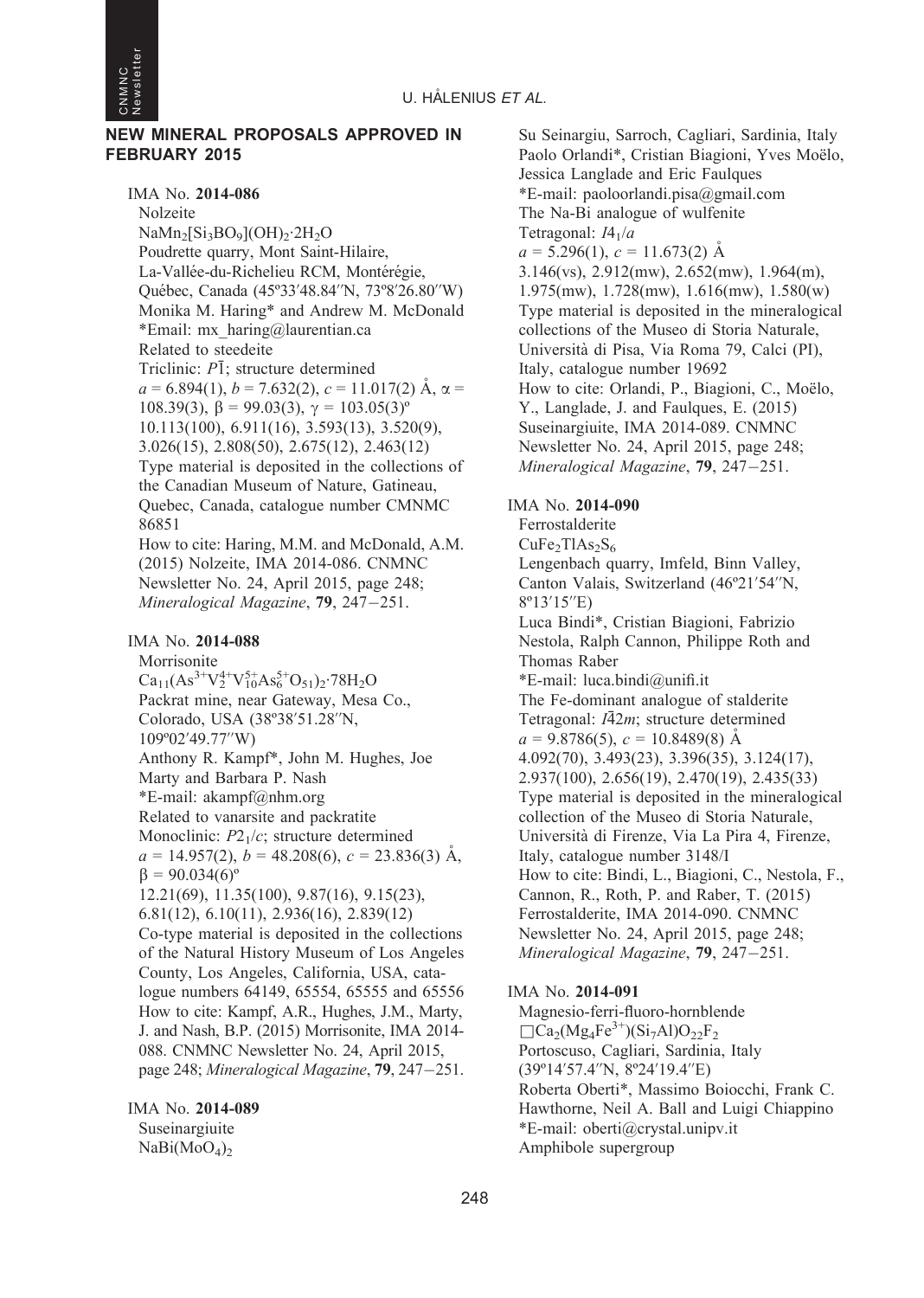Monoclinic:  $C2/m$ ; structure determined  $a = 9.839(5)$ ,  $b = 18.078(9)$ ,  $c = 5.319(3)$  Å,  $\beta = 104.99(3)^{\circ}$ 8.412(89), 3.389(55), 3.121(64), 2.738(34), 2.711(100), 2.599(45), 2.553(61), 2.164(36) Type material is deposited in the collections of the Mineralogical Museum of the Dipartimento di Scienze della Terra e dell'Ambiente, University of Pavia, sample number 2014-01 How to cite: Oberti, R., Boiocchi, M., Hawthorne, F.C., Ball, N.A. and Chiappino, L. (2015) Magnesio-ferri-fluoro-hornblende, IMA 2014-091. CNMNC Newsletter No. 24, April 2015, page 248; Mineralogical Magazine, 79,  $247 - 251.$ 

#### NEW MINERAL PROPOSALS APPROVED IN MARCH 2015

IMA No. 2014-092 Karpenkoite  $Co_3(V_2O_7)(OH)_{2} \cdot 2H_2O$ Little Eva mine, Yellow Cat District, Grand Co., Utah, USA (38º50'17''N, 109º31'35''W) Anatoly V. Kasatkin\*, Jakub Plášil, Igor V. Pekov, Fabrizio Nestola, Jiří Čejka, Dmitriy I. Belakovskiy, Marina F. Vigasina, Federico Zorzi and Brent Thorne \*E-mail: anatoly.kasatkin@gmail.com The Co analogue of martyite Trigonal:  $P\bar{3}m1$  $a = 6.016(4)$ ,  $c = 7.234(6)$  Å 7.15(100), 5.19(18), 4.20(25), 3.59(21), 2.95(54), 2.77(21), 2.60(36), 2.44(33) Type material is deposited in the collections of the Fersman Mineralogical Museum of the Russian Academy of Sciences, Moscow, Russia, registration number 4605/1 How to cite: Kasatkin, A.V., Plášil, J., Pekov, I.V., Nestola, F., Čejka, J., Belakovskiy, D.I., Vigasina, M.F., Zorzi, F. and Thorne, B. (2015) Karpenkoite, IMA 2014-092. CNMNC Newsletter No. 24, April 2015, page 249; Mineralogical Magazine, 79, 247-251. IMA No. 2014-093 Polloneite

#### $AgPb_{46}As_{26}Sb_{23}S_{120}$ Pollone deposit at Valdicastello Carducci, near Pietrasanta (LU), Tuscany, Italy Dan Topa\*, Frank N. Keutsch, Emil Makovicky, Uwe Kolitsch and Werner Paar \*E-mail: dan.topa@nhm-wien.ac.at

Sartorite homologous series

Monoclinic:  $P2_1$ ; structure determined  $a = 8.413(2), b = 25.901(5), c = 23.817(5)$  Å,  $\beta = 90.01(3)^{\circ}$ 3.80(m), 3.42(w), 3.24(m), 3.02(s), 2.40(w), 2.13(w) Type material is deposited in the reference collection of the Naturhistorisches Museum

Wien, catalogue number N 9786 How to cite: Topa, D., Keutsch, F.N., Makovicky, E., Kolitsch, U. and Paar, W. (2015) Polloneite, IMA 2014-093. CNMNC Newsletter No. 24, April 2015, page 249; Mineralogical Magazine, **79**, 247–251.

#### IMA No. 2014-094

Bosiite  $NaFe<sub>3</sub><sup>3+</sup>(Al<sub>4</sub>Mg<sub>2</sub>)(Si<sub>6</sub>O<sub>18</sub>)(BO<sub>3</sub>)<sub>3</sub>(OH)<sub>3</sub>O$ Darasun mine, Transbaikalia, Eastern-Siberian Region, Russia (52º20'24''N, 115º29'23''E) Andreas Ertl, Ivan A. Baksheev, Gerald Giester, Christian L. Lengauer, Vsevolod Y. Prokofiev and Lidiya D. Zorina \*E-mail: andreas.ertl@a1.net Tourmaline supergroup Trigonal: R3m; structure determined  $a = 16.101(3), c = 7.327(2)$  Å 8.051(58), 4.648(28), 4.279(46), 4.025(57), 3.543(50), 3.008(58), 2.606(100), 2.068(45) Type material is deposited in the collection of Naturhistorisches Museum Wien, Austria, catalogue number N 9793 How to cite: Ertl, A., Baksheev, I.A., Giester, G., Lengauer, C.L., Prokofiev, V.Y. and Zorina, L.D. (2015) Bosiite, IMA 2014-094. CNMNC Newsletter No. 24, April 2015, page 249; Mineralogical Magazine, 79, 247-251.

#### IMA No. 2014-095

Crimsonite  $PbFe<sub>2</sub><sup>3+</sup>(PO<sub>4</sub>)<sub>2</sub>(OH)<sub>2</sub>$ Silver Coin mine, Valmy, Iron Point district, Humboldt Co., Nevada, USA (40º55'44''N, 117º19'26''W) Anthony R. Kampf\*, Paul M. Adams, Stuart J. Mills and Barbara P. Nash \*E-mail: akampf@nhm.org The P analogue of carminite Orthorhombic: Cccm; structure determined  $a = 16.2535(13), b = 7.4724(4),$  $c = 12.1533(9)$  Å 5.86(42), 4.53(45), 3.485(64), 3.190(100), 2.902(54), 2.502(77), 2.268(54), 1.781(39)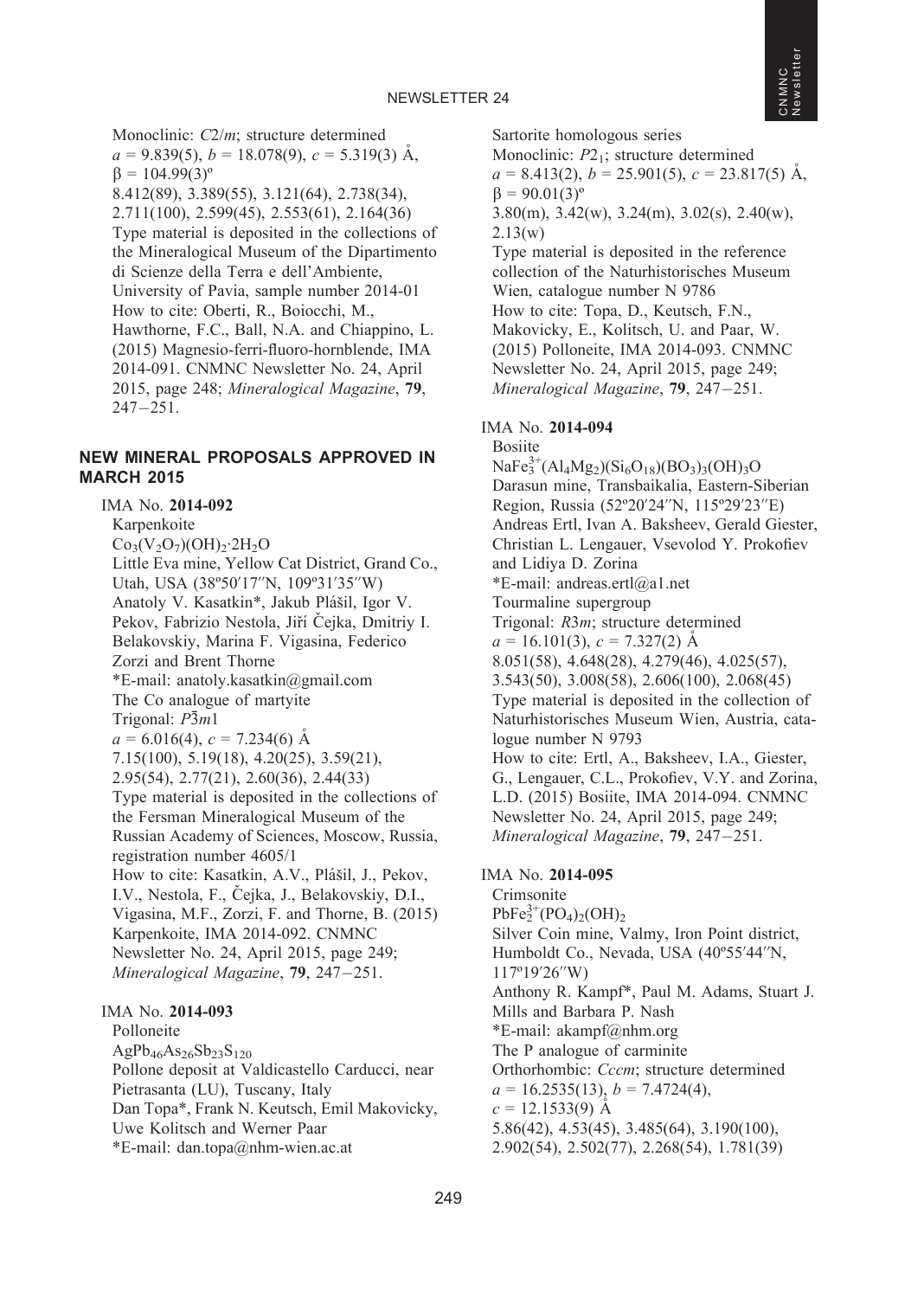Type material is deposited in the collections of the Mineral Sciences Department, Natural History Museum of Los Angeles County, 900 Exposition Boulevard, Los Angeles, California 90007, USA, catalogue number 65558 How to cite: Kampf, A.R., Adams, P.M., Mills, S.J. and Nash, B.P. (2015) Crimsonite, IMA 2014-095. CNMNC Newsletter No. 24, April 2015, page 249; Mineralogical Magazine, 79, 247-251.

IMA No. 2014-096

**Gatewayite**  $Ca_6(As^3+V_3^{4+}V_9^{5+}As_6^{5+}O_{51})$  31H<sub>2</sub>O Packrat mine, Gateway district, Mesa Co., Colorado, USA (38º38'51.28''N, 109º02'49.77''W) Anthony R. Kampf\*, John M. Hughes, Joe Marty and Barbara P. Nash \*E-mail: akampf@nhm.org Related to vanarsite and packratite Monoclinic:  $P2_1$ ; structure determined  $a = 11.1850(4)$ ,  $b = 16.8528(4)$ ,  $c = 20.7146(15)$  A,  $\beta = 91.166(6)$ <sup>o</sup> 13.16(47), 11.13(8), 9.70(100), 3.246(9), 2.953(9), 2.866(14), 2.810(17), 2.758(9) Co-type material is deposited in the collections of the Natural History Museum of Los Angeles County, Los Angeles, California, USA, catalogue numbers 64513, 64514, 65555 and 65559 How to cite: Kampf, A.R., Hughes, J.M., Marty, J. and Nash, B.P. (2015) Gatewayite, IMA 2014- 096. CNMNC Newsletter No. 24, April 2015, page 250; Mineralogical Magazine, 79, 247-251.

IMA No. 2014-097

Jeffbenite

 $Mg_3Al_2Si_3O_{12}$ 

As inclusions inside the so called ''super deep diamonds" found at São Luiz, Brazil Fabrizio Nestola\*, Antony Burnham, Luca Peruzzo, Leonardo Tauro, Matteo Alvaro, Michael J. Walter and Mickey Gunter \*E-mail: fabrizio.nestola@unipd.it New structure type Tetragonal:  $I\bar{4}2d$ ; structure determined  $a = 6.5231(1), c = 18.1756(3)$  Å 3.069(11), 2.881(24), 2.647(100), 2.220(19), 2.056(11), 1.625(44), 1.390(13), 1.372(11) Type material is deposited in the collections of the Museum of Mineralogy of the University of Padova, Padova, Italy, catalogue number MMP M12660

How to cite: Nestola, F., Burnham, A., Peruzzo, L., Tauro, L., Alvaro, M., Walter, M.J. and Gunter, M. (2015) Jeffbenite, IMA 2014-097. CNMNC Newsletter No. 24, April 2015, page 250; Mineralogical Magazine, 79, 247-251.

#### IMA No. 2014-098

Fogoite-(Y)  $Na<sub>3</sub>Ca<sub>2</sub>Y<sub>2</sub>Ti(Si<sub>2</sub>O<sub>7</sub>)<sub>2</sub>OF<sub>3</sub>$ Near the ruins of Lombadas, close to Lagoa do Fogo (Lake of fire), São Miguel Island, Azores, Portugal (37º46'26''N, 25º27'29''W) Fernando Cámara\*, Elena Sokolova, Yassir A. Abdu, Frank C. Hawthorne, Thierry Charrier, Vincent Dorcet and Jean-François Carpentier \*E-mail: fernando.camaraartigas@unito.it Rosenbuschite group Triclinic:  $P\bar{1}$ ; structure determined  $a = 9.575(6), b = 5.685(4), c = 7.279(5)$  Å,  $\alpha =$ 89.985(6),  $\beta = 100.933(4)$ ,  $\gamma = 101.300(5)^{\circ}$ 3.960(23), 3.069(42), 2.954(100), 2.626(21), 2.486(24), 2.195(17), 1.893(23), 1.820(20) Cotype material is deposited in the collections of the Museo Regionale di Scienze Naturali di Torino, Torino, Italy, catalogue numbers M/U 16800 and M/U 16801, the Royal Ontario Museum, Toronto, Ontario, Canada, catalogue number M56826, and the Muséum National d'Histoire Naturelle de Paris, catalogue number MNHN-215.001 How to cite: Cámara, F., Sokolova, E., Abdu, Y.A., Hawthorne, F.C., Charrier, T., Dorcet, V. and Carpentier, J.-F. (2015) Fogoite-(Y), IMA 2014-098. CNMNC Newsletter No. 24, April 2015, page 250; Mineralogical Magazine, 79,  $247 - 251$ 

#### IMA No. 2014-099

Tavagnascoite  $Bi_4O_4(SO_4)(OH)_{2}$ Esperance superiore tunnel, Tavagnasco mine, Tavagnasco (TO), Piedmont, Italy (45.5416ºN, 7.8134ºE) Luca Bindi\*, Bruno Martini, Adrio Salvetti, Giovanni Dalla Fontana, Massimo Taronna, Cristian Biagioni and Marco E. Ciriotti \*E-mail: luca.bindi@unifi.it The Bi analogue of klebelsbergite Orthorhombic: Pca2<sub>1</sub>; structure determined  $a = 5.831(1), b = 11.925(2), c = 15.123(1)$  Å 6.39(28), 5.24(16), 4.95(19), 4.019(32), 3.604(28), 3.213(100), 2.981(17), 2.469(17) Type material is deposited in the mineralogical